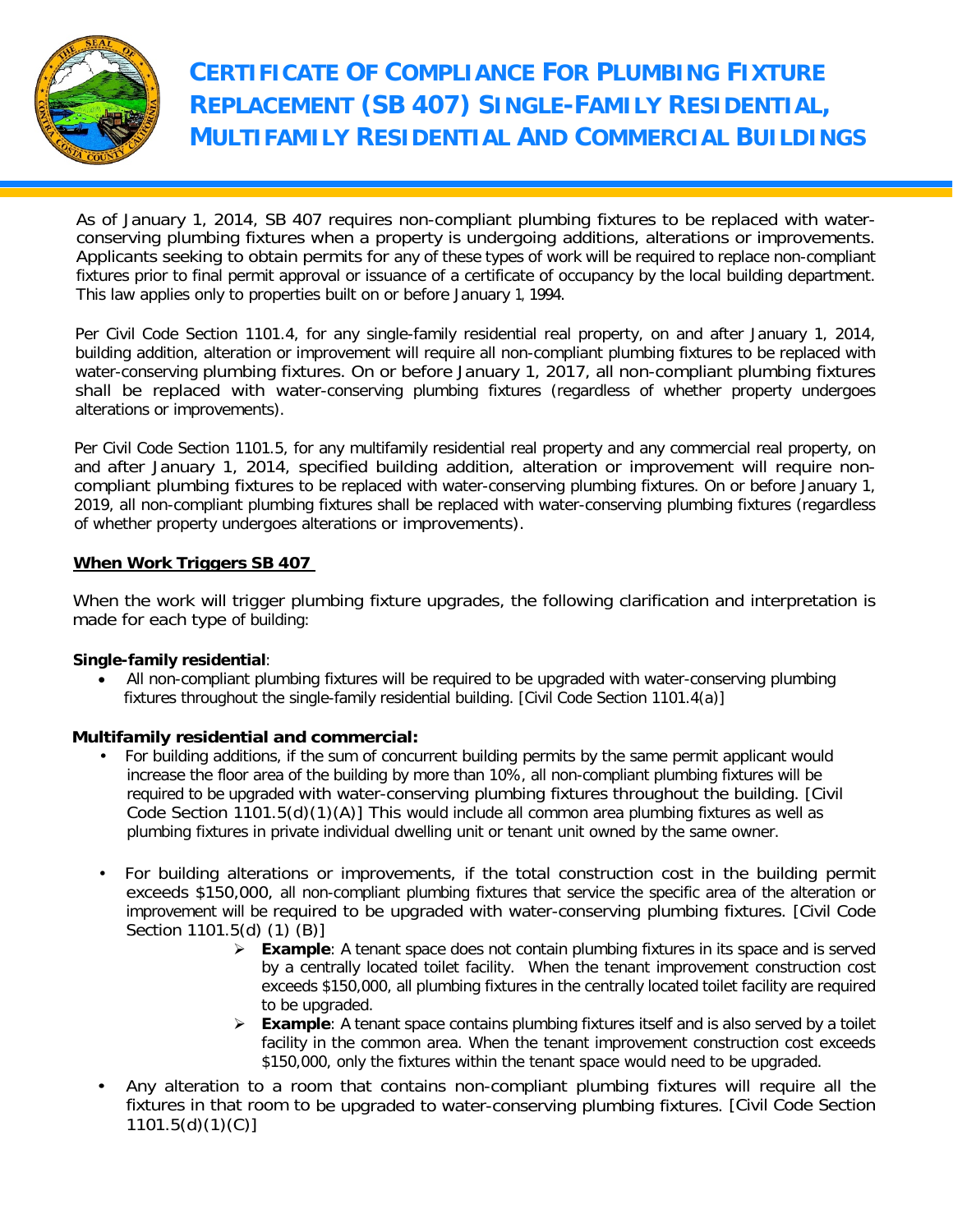### **Interpretation for Duplex (Two-Family Dwelling) and Second Unit**

Civil Code Section 1101.3 defines "single-family residential real property" as any real property that is improved with, or consisting of, a building containing not more than one unit that is intended for human habitation. It also defines "multifamily residential real property" as any real property that is improved with, or consisting of, a building containing more than one unit that is intended for human habitation.

To maintain consistency with the scope and application of the building and residential code, for purposes of applying Civil Code Sections 1101.1 through 1101.8, a real property consisting of a duplex (two-family dwelling) will be considered a single-family residential real property. Alterations to one dwelling unit will trigger plumbing fixture upgrades within that unit only and not the adjacent unit.

A real property consisting of a single-family residence with either a detached or attached second unit will also be considered a single-family residential real property. Alterations to the residence will trigger plumbing fixture upgrades within the residence only and not the second unit, and vice versa.

#### **Clarification of "Non-Compliant Plumbing Fixture"**

Please note that according to the definition of "non-compliant plumbing fixture" in Civil Code Section 1101.3(c), the existing plumbing fixture water usage/flow rate must exceed the amount shown to be considered noncompliant. If the existing plumbing fixture water usage/flow rate is equal to or lower than the amount shown, it is not required to be upgraded.

#### **Work Not Triggering SB 407**

For existing single-family residential, multifamily residential and commercial buildings, the following suggested list of work is considered not to trigger SB 407/Civil Code Sections 1101.1 through 1101.8:

- Changes to electrical systems, e.g., electrical service upgrades
- Changes to mechanical systems, e.g., HVAC or furnace replacement, duct replacement
- Water heater replacement, piping replacement, sewer line replacement
- Re-roof
- Siding, stucco or any exterior finish replacement
- Window replacement (including sliding glass or front door)
- Chimney repair
- Dry rot repair<br>• Termite repa
- Termite repair
- Foundation repair
- Seismic retrofit
- Roof-mounted solar systems
- Electric vehicle charging stations
- Building signs
- Alterations solely for the purpose of barrier removal (voluntary accessibility upgrades)
- Work not associated with the building itself is not considered to trigger plumbing fixture upgrades in the building, e.g.:
	- $\triangleright$  Swimming pools or spas (in-ground or portable)
	- $\triangleright$  Site work: Retaining walls, fences, walkways, landscaping, etc.
	- $\triangleright$  Ground-mounted solar photovoltaic systems
	- > Monument signs
- Work in one building is not considered to trigger plumbing fixture upgrades in another building (e.g., work in the following structure would not trigger upgrades in the separate single-family residential building):
	- $\triangleright$  Accessory structures, sheds or patio covers
	- $\triangleright$  Detached garages
	- $\triangleright$  Second units
- Other work as determined by the Building Official

#### **Code Reference(s):**

- Senate Bill 407 (2009) / California Civil Code Sections 1101.1 through 1101.8
- 2016 [California Green Building Standards Code \(CALGreen\) Section 301](https://www.ladbs.org/docs/default-source/publications/code-amendments/2016-calgreen_complete.pdf?sfvrsn=6)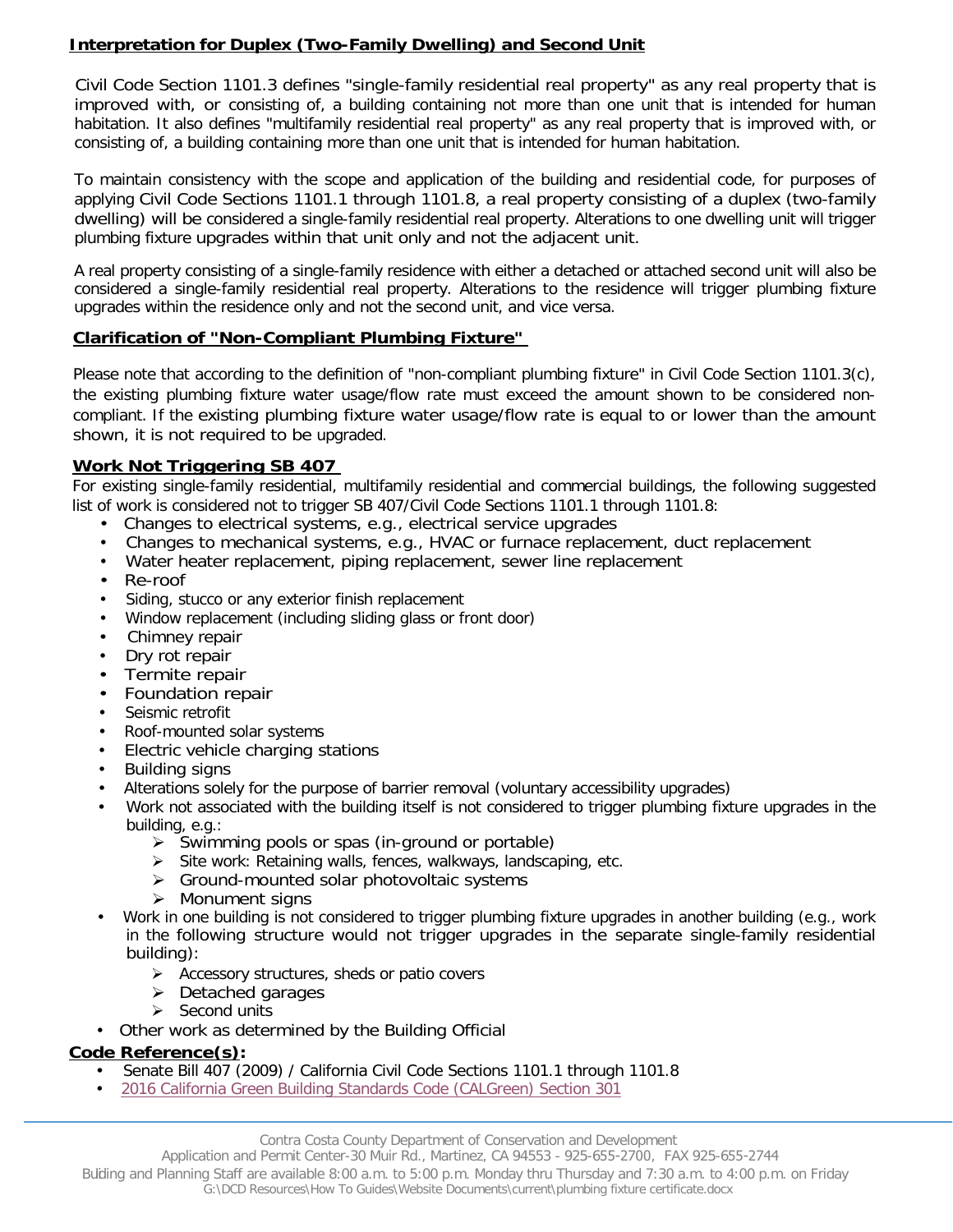

## **CONTRA COSTA COUNTY**

Department of Conservation & Development 30 Muir Road, Martinez, CA 94553 Toll Free 855-DCD-COCO (323-2626)

# **Water-Conserving Plumbing Fixtures Certificate of Compliance by Property Owner**

Owner Name \_\_\_\_\_\_\_\_\_\_\_\_\_\_\_\_\_\_\_\_\_\_\_\_\_\_\_\_\_\_\_\_\_\_\_\_\_\_\_\_\_\_\_\_ Permit No. \_\_\_\_\_\_\_\_\_\_\_\_\_\_\_\_\_\_\_\_\_\_\_\_\_\_\_

Applicant Name \_\_\_\_\_\_\_\_\_\_\_\_\_\_\_\_\_\_\_\_\_\_\_\_\_\_\_\_\_\_\_\_\_\_\_\_\_\_\_\_\_

Address \_\_\_\_\_\_\_\_\_\_\_\_\_\_\_\_\_\_\_\_\_\_\_\_\_\_\_\_\_\_\_\_\_\_\_\_\_\_\_\_\_\_\_\_\_\_\_\_\_\_\_\_\_\_\_\_\_\_\_\_\_\_\_\_\_\_\_\_\_\_\_\_\_\_\_\_\_\_\_\_\_\_\_\_\_\_

#### PERMIT CANNOT BE FINALED AND COMPLETED UNTIL THIS CERTIFICATE HAS BEEN SIGNED AND RETURNED TO THE **BUILDING INSPECTION DIVISION**

Please refer to the attached California Civil Code Sections 1101.1 - 1101.8 which are part of this Certification form.

- **1. Is your real property a registered historical site?**
	- ❑ Yes. Civil Code Sections 1101.1 through 1101.8 do not apply. Sign below and skip the rest of the form.
	- Owner/Applicant's Signature \_\_\_\_\_\_\_\_\_\_\_\_\_\_\_\_\_\_\_\_\_\_\_\_\_\_\_\_\_\_\_\_ Date \_\_\_\_\_\_\_\_\_\_\_\_\_\_\_\_\_\_\_
	- ❑ No. Go to Question 2.
- **2. Does your real property have a licensed plumber certifying that, due to the age or configuration of the property or its plumbing, installation of water-conserving plumbing fixtures is not technically feasible?**
	- ❑ Yes. Civil Code Sections 1101.1 through 1101.8 do not apply. ❑ The licensed plumber's certification has been provided to the Building Division. Sign below and skip the rest of the form.
		- Owner/Applicant's Signature \_\_\_\_\_\_\_\_\_\_\_\_\_\_\_\_\_\_\_\_\_\_\_\_\_\_\_\_\_\_\_\_ Date \_\_\_\_\_\_\_\_\_\_\_\_\_\_\_\_\_\_\_
	- ❑ No. Go to Question 3.

# **3. Is water service permanently disconnected for your building?**<br> **Q** Yes. Civil Code Sections 1101.1 through 1101.8 do not apply.

Civil Code Sections 1101.1 through 1101.8 do not apply. Sign below and skip the rest of the form.

Owner/Applicant's Signature \_\_\_\_\_\_\_\_\_\_\_\_\_\_\_\_\_\_\_\_\_\_\_\_\_\_\_\_\_\_\_\_ Date \_\_\_\_\_\_\_\_\_\_\_\_\_\_\_\_\_\_\_ ❑ No. Go to Question 4.

# **4. Is your real property built and available for use or occupancy on or before January 1, 1994?**

❑ No. My real property is built and available for use or occupancy after January 1, 1994. Civil Code Sections 1101.1 through 1101.8 do not apply. Sign below and skip the rest of the form.

Owner/Applicant's Signature example of the state of Date and Date and Date and Date and Date and Date and Date

- 
- □ Yes. My real property is built and available for use or occupancy on or before January 1, 1994. Civil Code Sections 1101.1 through 1101.8 apply. Refer to the attached.
	- ❑ **My property is a single-family residential real property. See Civil Code Section 1101.4.** On or after January 1, 2014, building alterations or improvements shall require all non-compliant plumbing fixtures to be replaced with water-conserving plumbing fixtures throughout the building. On or before January 1, 2017, all non-compliant plumbing fixtures shall be replaced with water-conserving plumbing fixtures (regardless of whether property undergoes alterations or improvements).
	- ❑ **My property is a multi-family residential real property. See Civil Code Section 1101.5**. On or after January 1, 2014, building alterations or improvements shall require all non-compliant plumbing fixtures to be replaced with water-conserving plumbing fixtures throughout the building. On or before January 1, 2019, all non-compliant plumbing fixtures shall be replaced with water-conserving plumbing fixtures (regardless of whether property undergoes alterations or improvements).
	- ❑ **My property is a commercial real property. See Civil Code Section 1101.5.** On or after January 1, 2014, specified building alterations or improvements shall require non-compliant plumbing fixtures to be replaced with water-conserving plumbing fixtures. On or before January 1, 2019, all noncompliant plumbing fixtures shall be replaced with water-conserving plumbing fixtures throughout the building (regardless of whether property undergoes alterations or improvements).